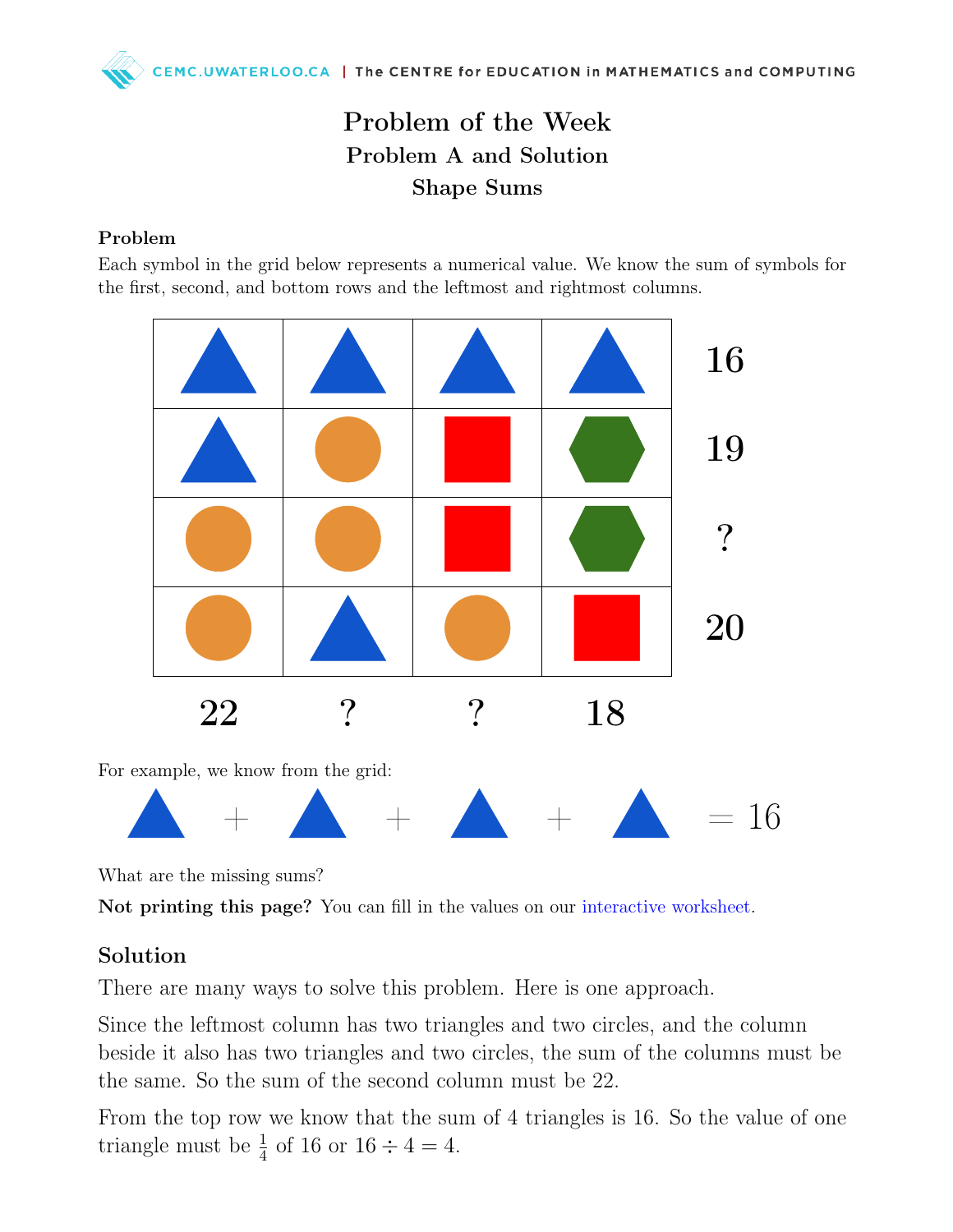

Since the value of one triangle is 4, then the sum of two triangles is  $4 + 4 = 8$ . The leftmost column shows the sum of two triangles and two circles is 22, so the sum of two circles is  $22 - 8 = 14$ .

Therefore the value of one circle must be  $\frac{1}{2}$  of 14 or  $14 \div 2 = 7$ .

Since the sum of the bottom row is formed by two circles, one triangle, and one square, and we know the sum of two circles and one triangle is  $14 + 4 = 18$ , then the value of one square is  $20 - 18 = 2$ .

Now we know that the sum of the third column is  $4 + 2 + 2 + 7 = 15$ .

Since the sum of the second row is formed by one triangle, one circle, one square and one hexagon, and we know the sum of one triangle, one circle, and one square is  $4 + 7 + 2 = 13$ , then the value of one hexagon is  $19 - 13 = 6$ .

Now we know that the sum of the third row is  $7 + 7 + 2 + 6 = 22$ .

Here is the completed grid:



Here is a second of way to find the sum of the third row without actually finding the value of the hexagon. Notice that the second and third rows have the same shapes in the last three columns, and only the first column shape is different. Since we know that the difference between the values of a circle and a triangle is  $7 - 4 = 3$ , then the sum of the third row must be 3 more than the sum of the second row, which is  $19 + 3 = 22$ .